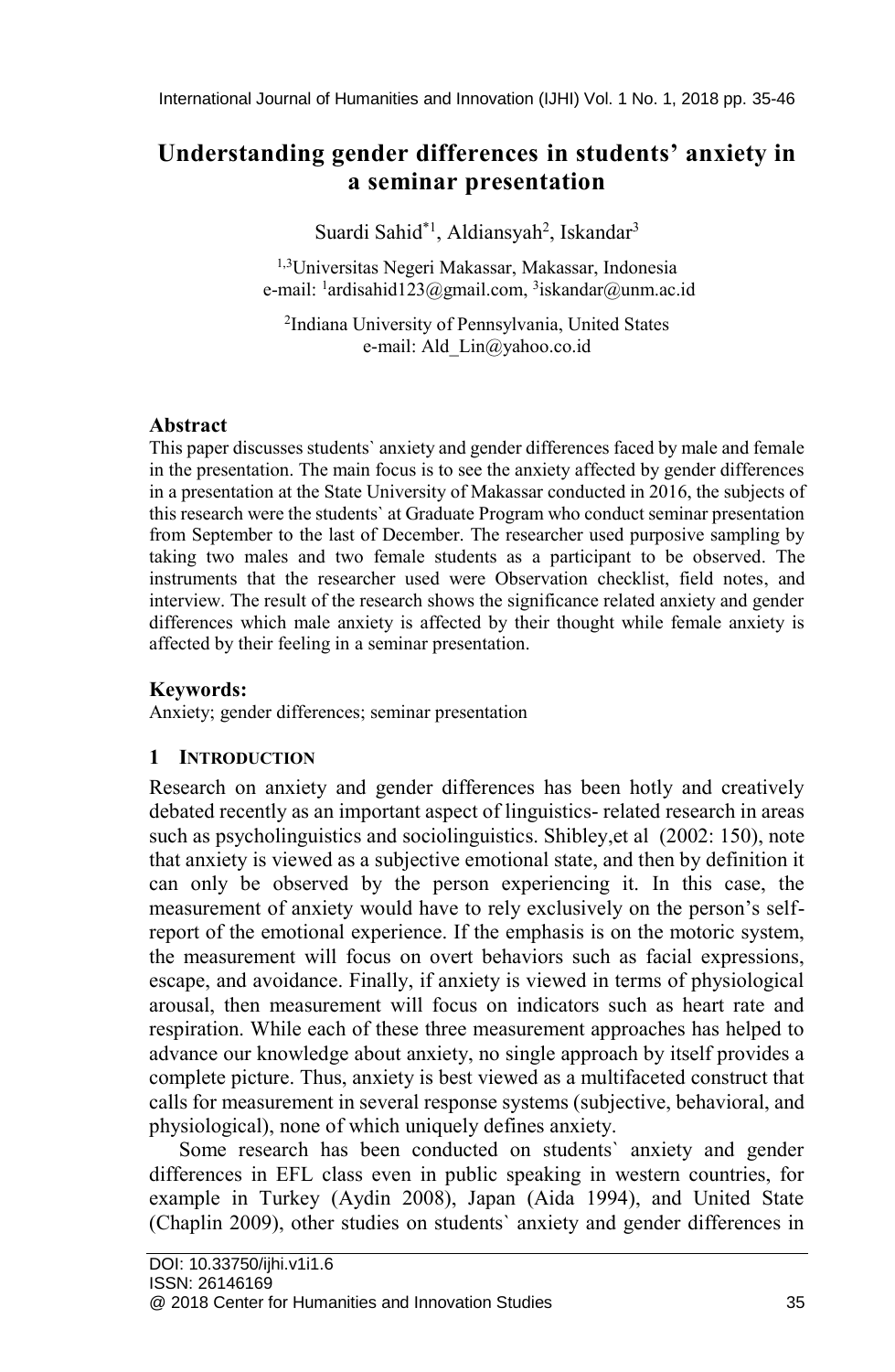Indonesia such as (Syarifuddin 2006, Arifin 2011, Fatmadewi 1998, Tutyandari 2005), have also discussed anxiety and significant differences to the gender of the participants.

The discussion of students` anxiety and gender differences in this paper is mainly based on Deborah Tannen theory which considers some variables which might affect the students` anxiety toward gender differences, such as behavior and physically (1990: 88). One of the factors which influences students` anxiety in gender differences is social processes which occur throughout a person`s lifetime. According to Tannen (1990: 43), male and female express themselves in different ways, and for a different reason, one of the most striking differences between the sexes is the unique ways that man and woman communicate. McLean & Anderson (2009). Several different theoretical explanations have been proposed to account for gender differences in anxiety including gender role socialization, learned helplessness, strain theory, and reporting biases. The variables implicated by these theories have not been examined in integrated models. Understanding the extent to which potential mediating factors account for the relationship between gender and anxiety would foster the development of interventions that target essential risk mechanisms.

Calvarese (2015) stated that there were significant differences between males and females concerning their reactions to stress. Overall, more females experienced higher levels of depression, frustration, and anxiety than their male counterparts when reacting to stress. Males also tended to have other psychological reactions different from those listed on the survey. Also, while the stress reaction of anger was barely statistically insignificant, more females expressed anger than males as a reaction to stress.

Other research on language and gender also reveals women connect through conversation, while men connection through action, a psychotherapist, When a woman wants to talk, she wants to share emotions and thoughts, while a man generally shares ideas, suggestions, and facts and avoids talking about feelings, writes Goldsmith. That does not mean that a man will not talk about his feelings, but he might be uncomfortable while doing so. (Goldsmith 2013), in fact, Women use an abundance of non-verbal communication such as making eye contact, gesturing and animated facial expressions, psychotherapist Sherwood (2012), stated in her article, "a woman often prefers talking while sitting or standing in a cluster of people where everyone is faceto-face. A man prefers talking shoulder-to-shoulder in an angled pattern where he and his friends can take in the room. A woman might gesticulate, raise her eyebrows, incline her head and shrug her shoulders during the conversation. The man often prefers relaxed, sprawled pose and keeps the body language and facial expressions more contained (Sherwood 2012).

Another constellation of gender-linked beliefs centers on stereotypic ideas about emotional expression showed that women were believed to both experiences and express most emotions more readily than were men. Shibley et al. (2002: 507), from the 19 emotions examined, only anger and pride were more closely associated with men than women. Associated with women were emotions such as happiness, embarrassment, guilt, love, fear, and distress. The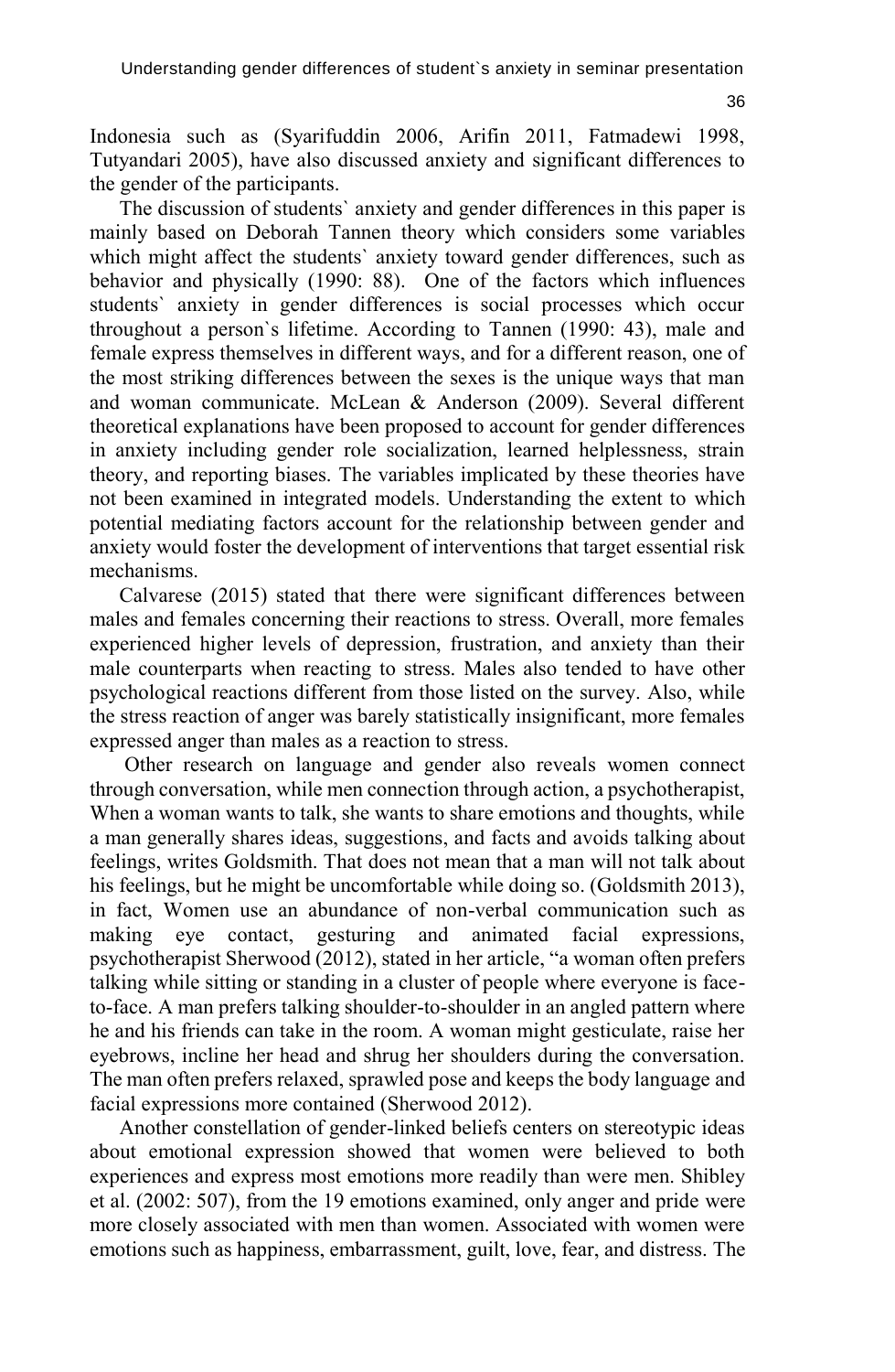sex differences were perceived to be larger when the expression, rather than the experience, of emotion, was considered. People believe that both women and men suppress emotions when they are inconsistent with their appropriate gender role. As with research on other aspects of the gender belief system, cultural expectations provide a window through which others' emotional reactions are viewed.

Another difference is that women are more passive than men. If they are talking, they tend to show that they are not sure about what they are saying. In fact, women are different from men not only in verbal communication but also in nonverbal communication. One study by Griffin et al. (1999) looked at the use of nonverbal communication: eye contact, gestures, smiles, personal space, touch, and interpretation of nonverbal cues, and found that 67.5 percent of females establish more eye contact than men do; 75.5 percent use more gestures than males and 83.7 percent typically smile more often than a male does. This result shows that women are more comfortable using sensitive communicators than verbal communication.

Anxieties, simply in speaking, is a kind of troubled feeling in the mind and have both negative and positive effect and which motivated and facilitates learning. Furthermore, McIntyre and Gardner (1999: 284), defined language anxiety as the feeling of tension and apprehension. Specifically associated with second language context including, speaking, listening, and learning for girls, although enjoyment is a strong motivating force, anxiety is also of importance, as already mentioned. In both studies, more girls than boys expressed the view that they worked hard at things they enjoyed. In the second study, however, there was evidence that anxiety played a much greater role in influencing girls' efforts. Moreover, over half of the female sample, when asked how they dealt with anxieties about their progress, claimed that they reacted by working harder (Graham, et al 1995: 19), for girls, the removal of the pressure to 'perform' to a large audience would allow them to be more in command of the situation. Even more important, perhaps, is to consider the kind of learning activities that are presented to students.

This paper is going to explore the students` anxiety in seminar presentation influenced by gender differences such as physically and behaviorally. Language anxiety as the combination of others anxieties that create a different from anxiety in language learning and there is a unique thing in language learning experience that makes some individual nervous (Harmer 1992).

## **2 METHOD**

The method used in this research was qualitative descriptive research. The qualitative descriptive research was referred to survey research, determines and describes the way things were. Qualitative descriptive research was aimed to comprehend and enlighten the existing phenomena experienced by the subject of the research such as attitude, perception, motivation, action, etc, in a holistic way, and by describe it in words and language on expected particular context and by using such kinds of accepted method (Moleong, 2004).

The participants of this research were students at the Graduate English Program State University of Makassar. The research focused on Seminar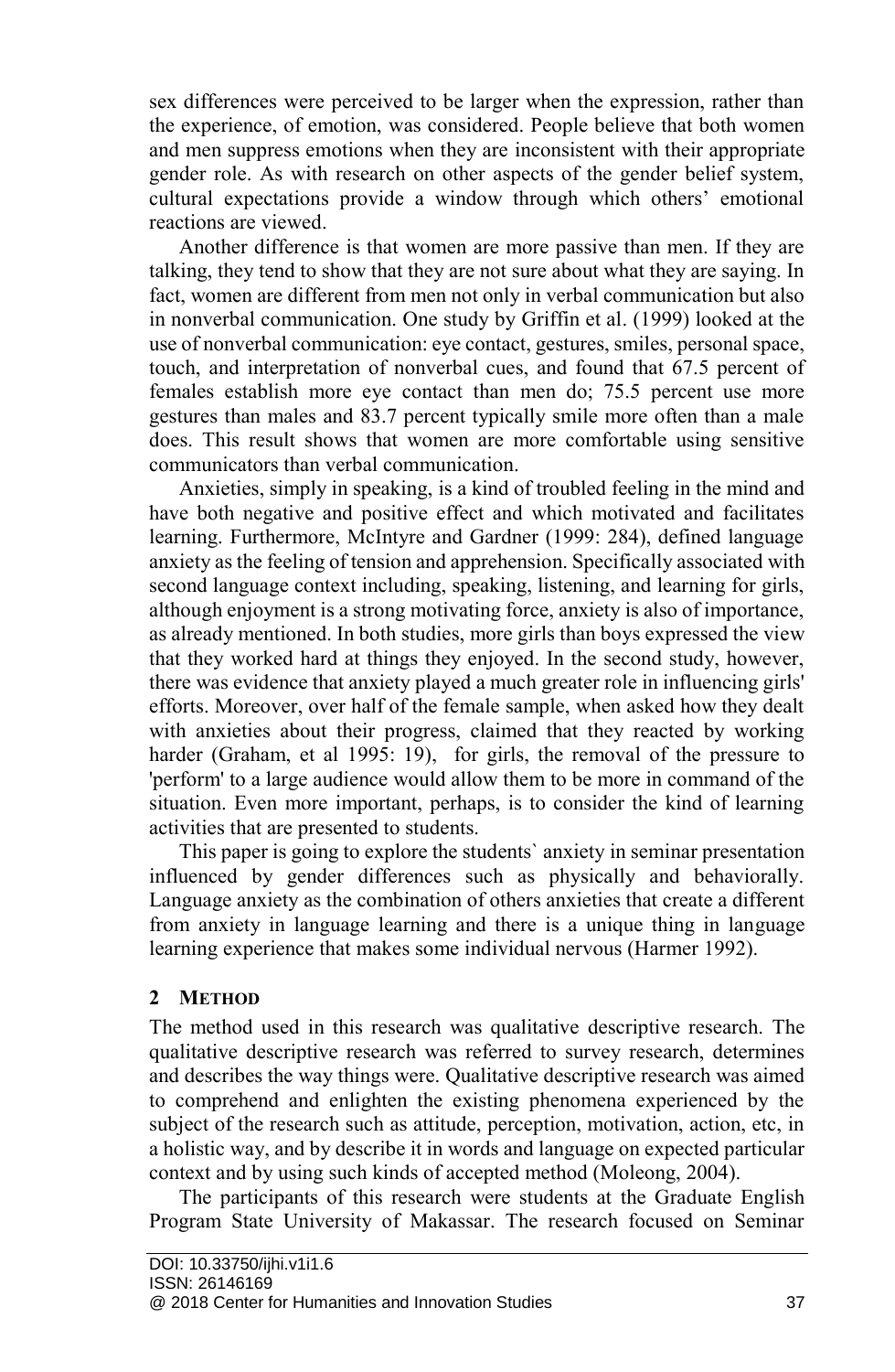presentation student's graduate English program 2015/2016 Academic year. The researcher took all of the participants from September until November; the researcher observed all of the student's presentation to know whether the gender differences of anxiety in Seminar Presentation. After presenting the researcher chose two males and two females' student by some consideration such as: (1) the students look unwell in presentation, (2) the students look anxious in presentation, (3) the students speak too fast or too slow in the presentation. They are determined based on purposive technique, a particular choice subject as they were believed to facilitate the provision of maximum information for complete data collection. To collect the data of this research, four kinds of the instrument are used namely, observation, recording, field notes, audio video, and interview.

#### **3 RESULTS**

#### **3.1 Anxiety is Affected by Gender Differences**

Concerning to the result, it revealed that the gender differences on anxiety only differ in feel and behavior from four differences (fell, act or behavior, think and talk) where think and talk are same when they are in high anxious, man and female have different ways to express their feeling in anxiety, different act or behavior which are also related to the students anxious in using nonverbal language. Tannen, (1990) stated that male and female differ in physical and behavior.

Anxious feeling in presentation generally occurs to everyone in common situation, heart which is beat fast or trembling were the effect of anxious in presentation despite anxious feeling was common for everyone but male and female face anxious differently in presentation where man felt anxious because they think about how to maintain their statement and try to look masculine even though they do not know how to answer the questions.. The researcher divided in two categories, female anxious and male anxious. It is caused by the student's different perception about their performance quality as Tannen, (1990) stated that male and female differ in the way they feel. Another constellation of gender-linked beliefs center on stereotypic ideas about emotional expressions showed that woman were believed express most emotions more readily than was a man (Shibley 2002).

These differences could be caused by different perceptions of men and women style in communication. Females thought men were arrogant whereas males thought females were emotional. These views may be due to differences in men and women's views about the conversation. According to Stanton (2001), women see conversations as the way to develop and preserve intimacy, while for men conversations are negotiations to achieve and maintain power. Generally, life for men is like a contest, a struggle to preserve independence. Therefore, women may tend to think of interactions in a non-hierarchical way while men typically view the world in a hierarchical way such that, during any interaction, one person is in a superior position and the other in an inferior position. According to Hassan (2000), women interact in ways that promote solidarity and equality, whereas men interact in ways which maintain and increase their power and status. Vanfossen (2001:2). Stated these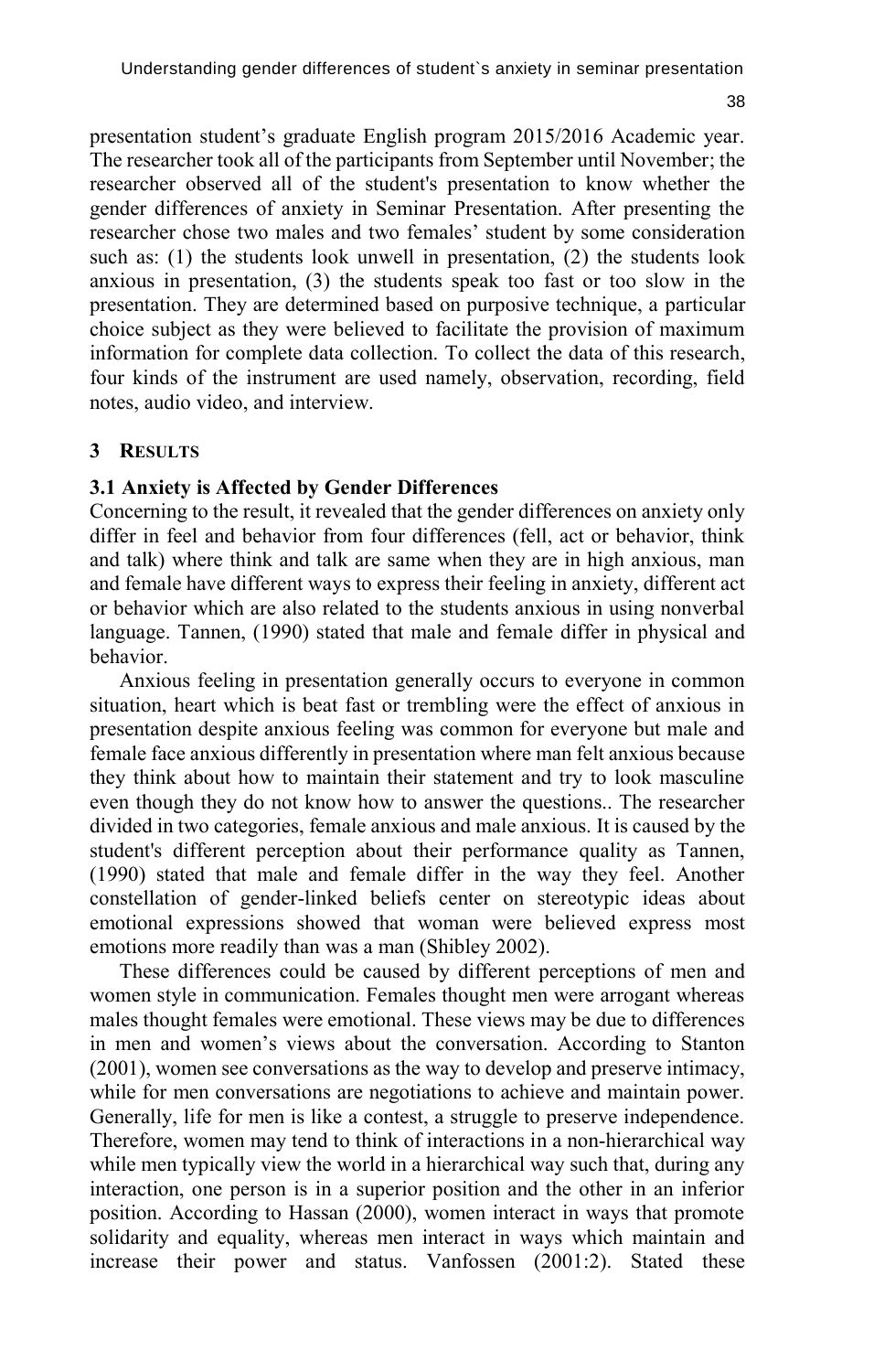characteristics could be found in the learning styles of female and male students as observed above. The high tendency for females to be passive and feel reluctant to speak to different-sex is affected by their emotional and sensitive thoughts. Males' high confidence, on the other hand, is caused by their need to show up as a competitive, independent, and powerful people.

## **3.2 Examining Students` Anxiety and Gender Differences**

This part illustrates some extracts from the data obtained through audio recording and seminar observation checklist; the researcher found that there were some differences showed by male and female students in seminar presentation from the first taking the data until the last. The differences covered the theory of Deborah Tannen (1990). Gender differences are apparent physically and behaviorally. Men and woman differ in the way they think, feel, act and talk. The detailed findings were presented below:

## 3.2.1 The female feeling in the presentation

All female students have a different feeling in speaking related to their performance in their seminar presentation. The researcher presented the example of extract as follow:

This extract one below was taken from the first observation by recording. The presenter of this recording was female student A, the student at graduate program of the state university of Makassar. This recording was taken on Thursday, 27th October 2016, at 9:00 a. m.

*Iya, pertama. Karena saya memang nervous, memang pada saat itu saya melihat catatan sesekali hal itu yang memebuat saya tambah menjadi nervous, makanya saya nunduk terus pada saat presentasi tapi setelah pertengahan presentasi saya sudah mulai merasa percaya diri dan nervous saya sudah berkurang kemudian saya baru bisa mulai menatap audience. Seperti itu. (Extract 1).*

*Yes, firstly, because I am absolutely nervous. Actually, I sometimes look at my note. It makes me more nervous. That`s way I bow repeatedly when I have my presentation. However, within my ongoing presentation, I feel confident and I lost my nervous a little bit. Then I can observe intently the audience, That is.*

From the first extract above, the student felt anxious because she had to divide her concentration. **Memang ada sedikit nyontek thooo... jadi nervous nyontek**. [*I sometimes look at my note. It makes me more nervous*]. Cheating is one of the unusual attitude that students did; it makes some students feel worried when they cheated their notes. It supports the findings from Hertz et al (2016) stated that presenters indeed used substantially more text than is advised. Speaking anxiety was found to be related to the time spent on preparing and rehearsing. Generally, female perfectionists, they always call attention to the people who are looking at them while presenting their presentation, especially their body language or body movement. It makes them anxious because they have to force themselves to be perfect. This extract indicates that female students felt under pressure to look for perfection through presentation.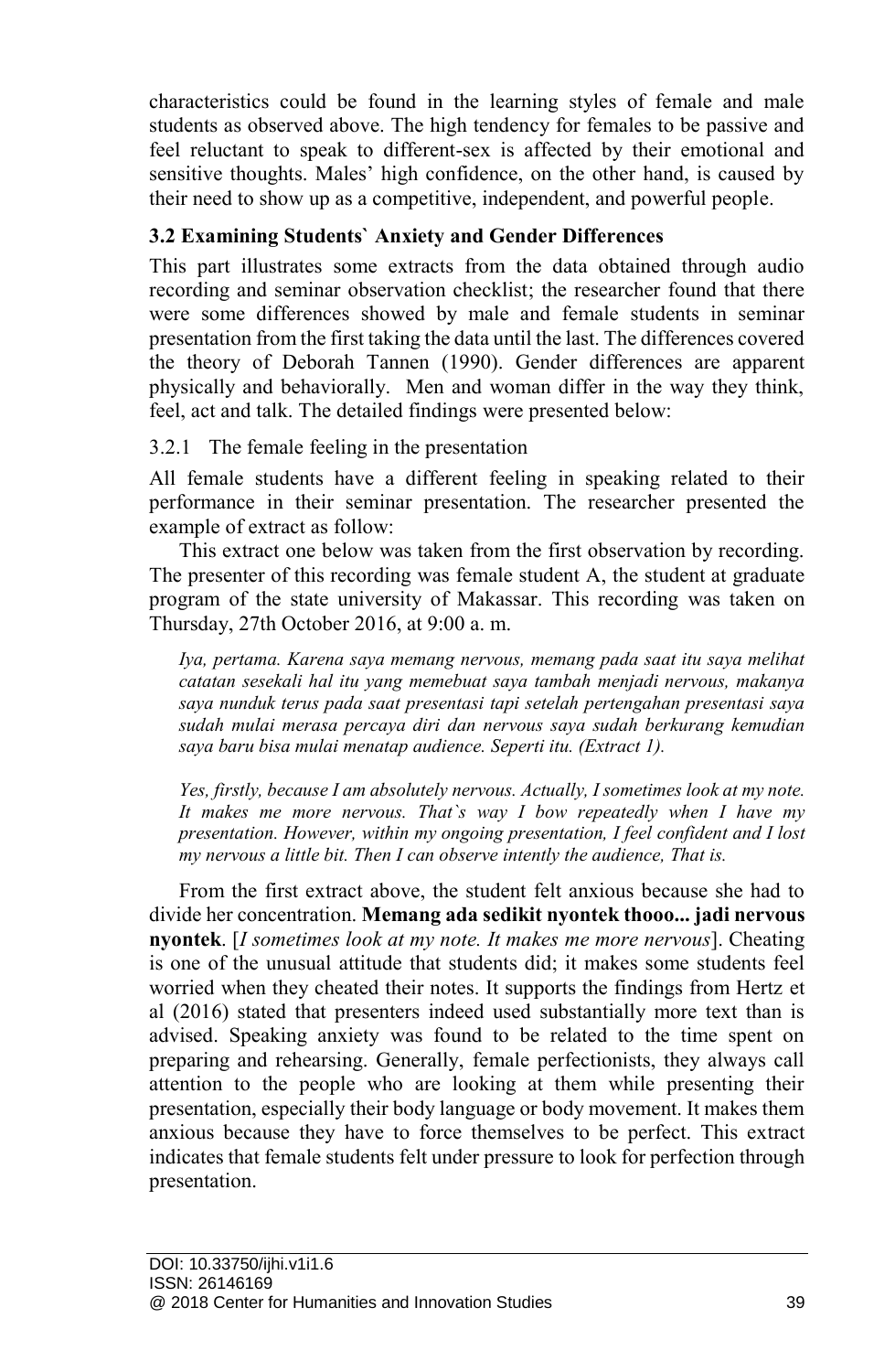40

*Pertama nervous iyaaa ada rasa takut-takut takutnya yahh seminar saya gagal itu yang menjadi ketakutan saya. (Extract 2)*

*Firstly, I was nervous I worried that my seminar would fail that was what I feared of.*

In the extract 2 above, it can be seen that the female was anxious before she started her presentation. She has already felt awkward with her presentation. She tried to guess what will happen on her presentation before presented. It supported by her statement. **Takut-takut takutnya yahh seminar saya gagal***.* [ *I was nervous I worried that my seminar would fail that was what I feared of*]. It supports the finding from Bares et al (2011), stated that male with same level of depression as female had a greater probability of endorsing the items of depressions. It was in line with the statement from Hisao, 2011 the evidence on the effect of gender and statistic anxiety showed that statistic anxiety is higher for females than males in learning English.

3.2.2 Male feeling in presentation

All male students have different feeling in speaking related to their performance in seminar presentation. The researcher presented. The example extract as in the following extract 3. This extract 3 was taken from the observation by recording. The presenter of this recording was male students B the student at graduate program state university of Makassar. This recording was taken on Thursday, 21st November 2016, at 10:00 a. m.

*Mungkin salah bicara salah ngomomng diluar apa di... grammer ndak teratur ituuuuu… (Extract 3)*

*Perhaps, mis pronouncing … ungrammatical, that`s it….*

*Nervousmi... makanya monoton satu gayaji... makanya tinggal terus bukanka juga model tho mau tinggal terus eeeeeeee haahhaahah nervouslahhh. (Extract 4)*

*[Nervous,that`s way I got monotone style, so just calm, I was not a model as well who needed to stay along…haha… so nervous].*

From the extract 3 and 4 above it can be seen how male showed his nervousness by telling some jokes, she said. **Makanya tinggal terus bukanka juga model tho.** [*so just calm, I was not a model as well who need to stay along…haha…*]*.* It was supported by Neufron (2007) who stated that male mostly used joke in his speak and tried to tell the fact, he said. **Mungkin salah bicara salah ngomomng diluar apa di... grammer ndak teratur ituuuuu...** [*perhaps, mis pronouncing … ungrammatical words, that`s it…*]. It supports the finding from Kitano (2001), notes that the anxiety level of a male student became higher as he perceived himself less competent.

3.2.3 Male and female behavioral differences

This part deals with female and male preparation before presentation. This part is divided into two: female preparation and male preparation. They are being exposed one by one in the following section.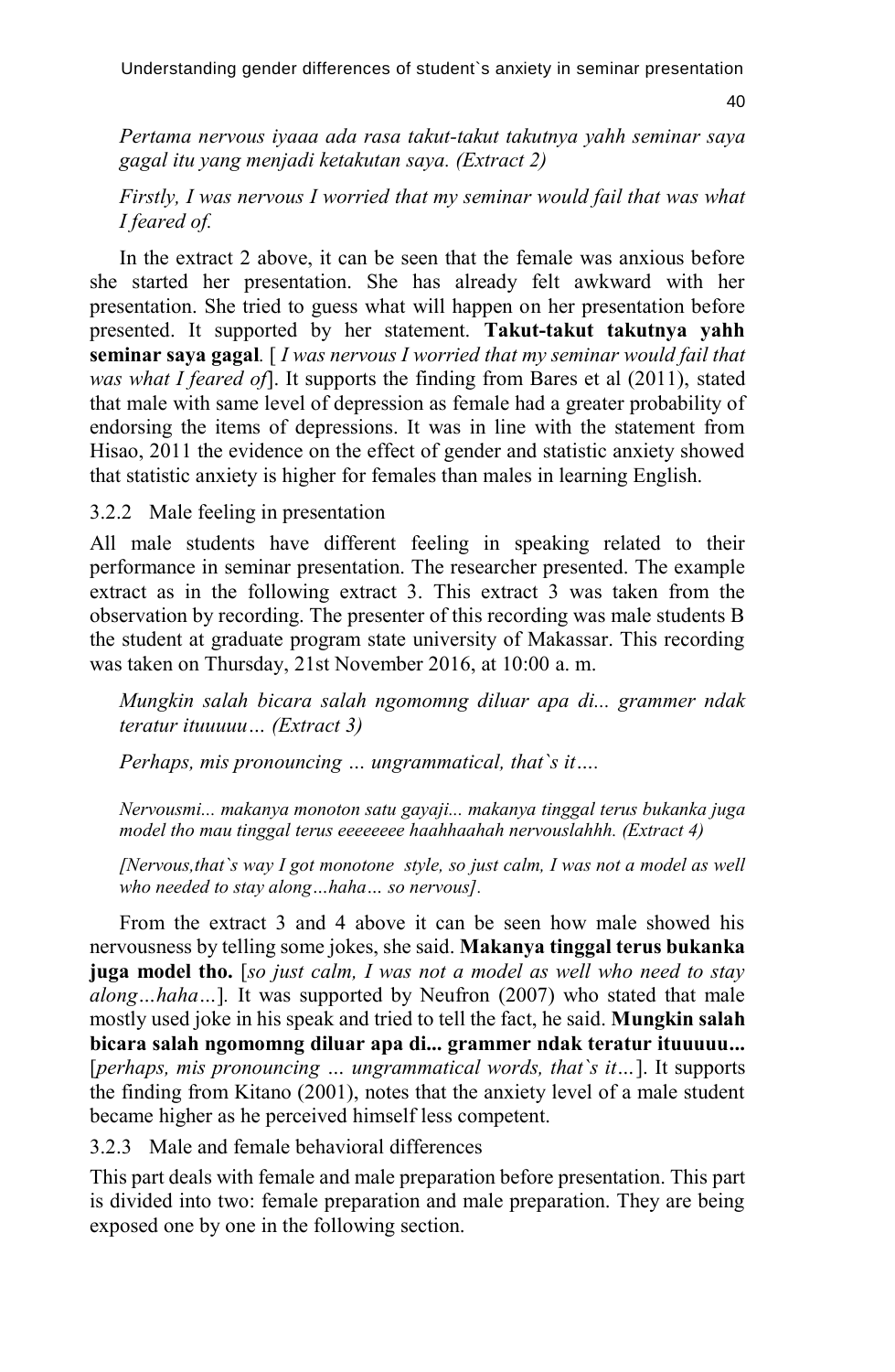## *3.2.3.1 Female behavior in preparation*

This extract 5 was taken from the third observation by recording. The presenter of this recording was female students B the student at graduate program state university of Makassar. This recording was taken on Thursday, 9<sup>th</sup> November 2016, at 9:00 a. m.

*Tentunya sebelum saya presentasi saya mempunyai banyak persiapan mulai dari persiapan tentang kesiapan saya. Bahkan sebelum saya tampil saya sudah mempersiapkan power point, instrument dan saya memepersiapkan banyak catatan agar saya lebih mengguasai materi suapaya penampilan saya lebih mantap bahkan sebelum presentasi saya mengginap di hotel untuk belajar keras supaya saya betul-betul belajar agar saya lebih mantap lagi. (Exract 5)*

*Definitely, before presenting, I`ve got a very well preparation. Instead, my slide show was set up earlier as well as the research instrument. I made note so I could master my paper because I considered my best performance. A day earlier, I stayed at hotel for cramming in order achieve.*

This extract 5 was taken also from the third observation by recording. This recording was taken on Thursday, 9<sup>th</sup> November 2016, at 9:00 a.m.

*Seperti ini, penampilan saya disekolah memang seperti itu, menurut saya penampilan sangat berpengaruh, apalagi di tempat saya menggajar anakanak bias menilai penampilan saya makanya say harus menyesuaikan penampilan saya, karena anak-anak SMA bias menilai banyak hal tentang penempilan. Buat saya penampilan itu sangat berpengaruh sekali terhadap penampilan. Jadi satu minggu sebelum saya presentasi saya sudah menyetrika pakaian saya dengan baik sepatu saya siapkan baik baik untuk persiapan presentasi minggu depan, jadi semuanya di persiapkan dengan baik. (Extract 6)*

*Like this way, my appearance is like… right now. For me, appearance is exceptional. The students even could measure my appearance. That is way I should make I up because high school learners are able to evaluate many things especially appearance. So, a week earlier, I had ironed my clothes and got every thing`s up like my shoes. Those were for my presentation for the following week. So, everything was well prepared.* 

From the extract 5 and 6 above, it can be seen that female fashion was one of the important things which supported her presentation she thought fashion gave more confidence. Preparing materials, power point and some notes will support the presentation. However, in anxiety case female with over preparations will make her stress and panic because she was disturbing to think the perfectness and master on her presentations. It supports the finding from Pena et al (2016) that female are usually under pressure thinking of their presentation in some reasons that they require to succeed academically and more afraid of failing in some situations, test or presentation. Park et al (2013) also stated that females reported higher anxiety levels compared to males even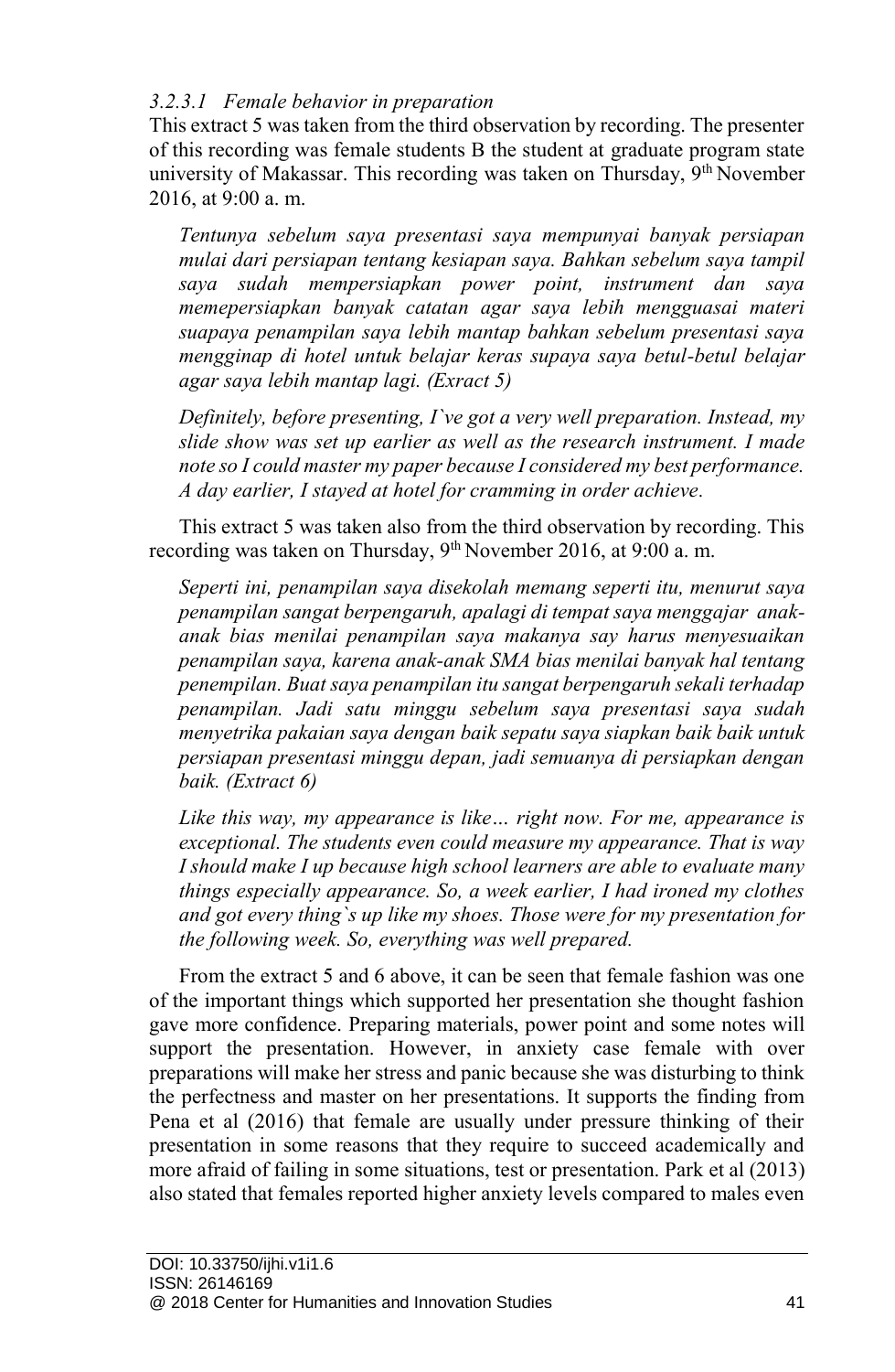females and high anxiety students received higher grades than males and low anxiety students.

## *3.2.3.2 Male behavior in preparation*

This extract was taken from the first observation by recording. The presenter of this recording was male student A the student at graduate program state university of Makassar. This recording was taken on Thursday, 17th October 2016, at 9:00 a. m.

*Diri pribadi saya sendiri yang kedua materi saya yg ketiga aa apa... menggenai konsusmsi strategi yang bakalan saya gunnakan pada saat presentasi nantinya pada saat menjawab pertanyaan.(Extract 7)*

*I myself, the second is my material, the third is about the meals and the strategy that I will be used when I present as well as in answering the questions.* 

This extract was taken from the first observation by recording. The presenter of this recording was male student A at graduate program state university of Makassar. This recording was taken on Thursday, 21st November 2016, at 9:00 a. m.

*Kalau saya persiapanku mengaji sholat... hahhahahahahahaha dzikir bahhhh belajar baca- baca ji sedikit tho... itu perbanyak sholat menggaji berdoa... iyo…nabilang pak TJ tho perbanyak saja dzikirmu doa. (Extract 8)*

*About my own preparations are reading Qura`an, praying, doing dzikir, studying a little bit, that is… praying reciting Quran frequently. Sir TJ said just do dzikir more.*

From the extract 7 and 8 above it can be seen how man made their preparation as simple as they can where some of male students just focus on strategies which can be used in presentation. It can be seen when he said. **Strategi yang bakalan saya gunnakan pada saat presentasi nantinya pada saat menjawab pertanyaan**. [*The strategy that I will be used when I present as well as in answering the questions*]*.* It means that male students only focus to maintain his statement and tried to keep his masculine when presented the material. It supports the finding from Udo, et al (2004) stated that there were differences cohort in earlier studies between males and female, it confirm earlier in this finding that female is more Science Anxiety than male. Joking was one of the characters that close with male students as one of the character of male, he said. **Kalau saya persiapanku menggaji sholat... hahhahahahahahaha** (laugh), **dzikir bahhhh belajar baca-baca ji sedikit tho... itu perbanyak sholat menggaji berdoa... iyooooo** (agree)... **nabilang pak TJ tho perbanyak saja dzikirmu doa.** *[About my own preparations are reading Qura`an, praying, doing dzikir ,studying a little bit that is… praying reciting Quran frequently . Sir TJ said just do dzikir more]*. Despite joke was common done by everyone but it is close with male.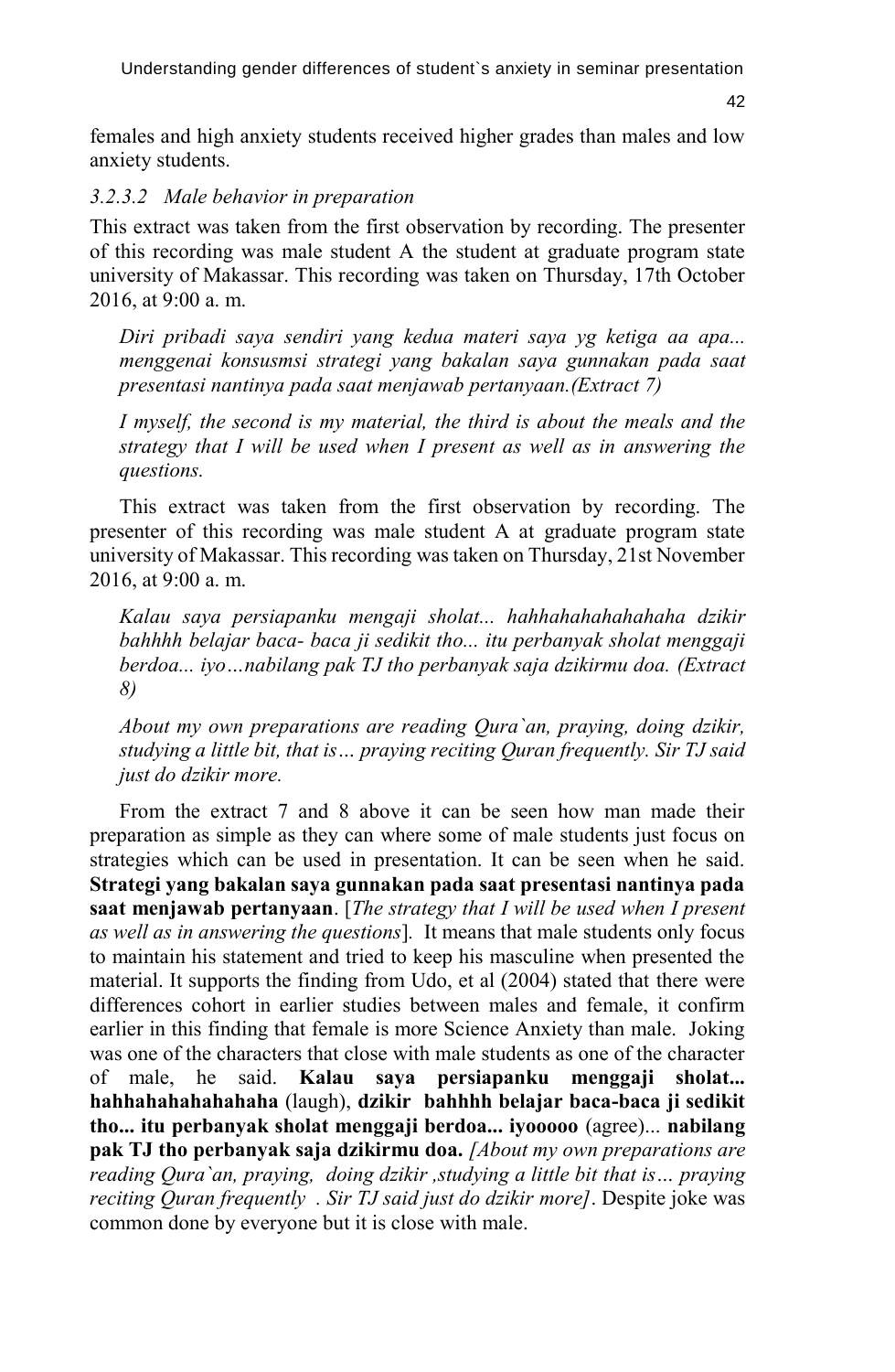a) Drawing without reason (extract 9)



Figure 1. Extract 9

The Figure 1 above showed how female tried to decrease her anxious by touching her veil many times. From the first until the seminar running she tried to touch her veil with her left-hand many times without any reason. It indicated that she tried to control her anxious by touch her veil and she also moved her feet to the left while she moved her fingers and at the last of the seminar she tried to use both of her hands to touch her head and drew back her left feet together with the right foot while showed deep expression on her face. It supports the finding from Nur (1993), that anxiety is a general symptom that can be rooted in the previous failure, being afraid to ankle mistakes to be a citizen, being afraid to lose face or lack self-confidence. This can block the student's performance in speaking. Chaplin (2009) emphasize that anxiety, worry, and oversensitivity symptom are found more strongly for girls than for boys.

b) Holding right hand, holding waist, putting a hand behind (extra 10)



Figure 2. Extract 10

From the picture above it can be seen how male has different behavior in presentation related to his anxious. The first picture showed that he hold his left finger and rolled while speaking and the second picture showed where he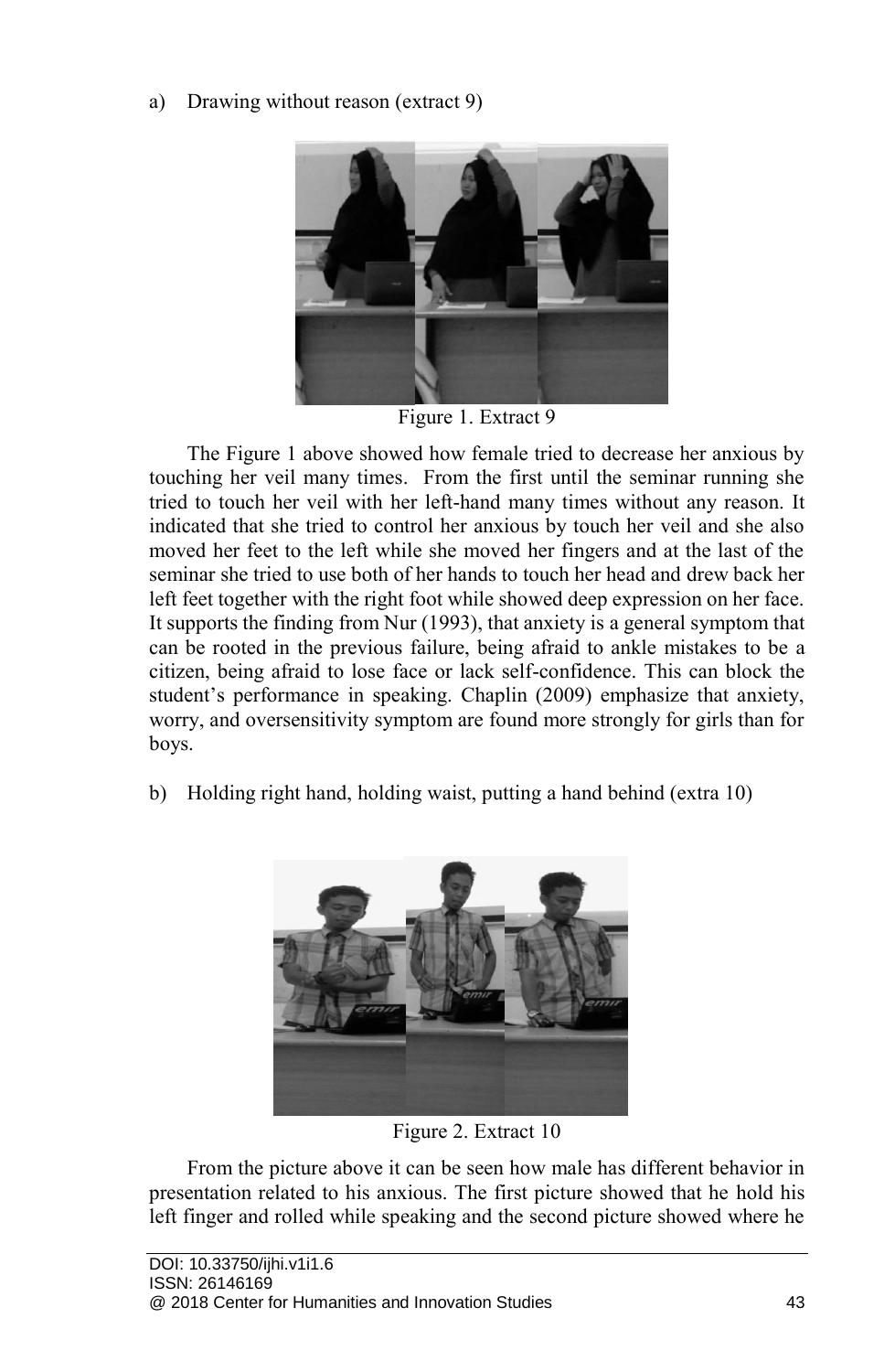puts his hand in the pocket. In some research, it also found that men will put both of hands in the pockets as signals that they are not open, doesn't want to talk or engage in the conversation (Mehrabian, 2010). The statement above also supported from Bhui et al (2000) that male and female have different activity in long duration where male confers protection against everyday mood and anxiety states while female found no such protection

c) Holding hands together while thinking (extract 11)



Figure 3. Extract 11

From the picture above, it can be seen how male felt anxious in the presentation. It showed that male just stayed calm and did not move like what female did. Holding hands was one of the males` specific character to show his masculine although some statements said that Men tend to be more expansive in their posture, and more open – taking up more space (Riggio 2012), but when male in high anxiety he preferred to stay calm in deep expression, and he just used his eye contact as expression to express his understanding. In some research, it was also found the man could shifting eyes at the very least maybe lack of confidence or at worst it is an indication of a deception (Philip, 2003).

## **4 CONCLUSION**

This paper has discussed the students` anxiety and gender differences in a seminar presentation. The research of anxiety in presentation between male and female students at Graduate Program State University of Makassar covered theory of Tannen (1990), where male and female are different from the way they think, feel, act and talk. On the contrary, in anxiety case where male and female only differ in the way, they feel and act, and they have similarity in the way they think and talk. There is a significant correlation between anxiety and gender where female students had high anxiety based on their feeling while male felt high anxiety because of the effect of their thought. The highly anxious female students have different behavior with the high anxious male students in expressing their anxiety in speaking. The high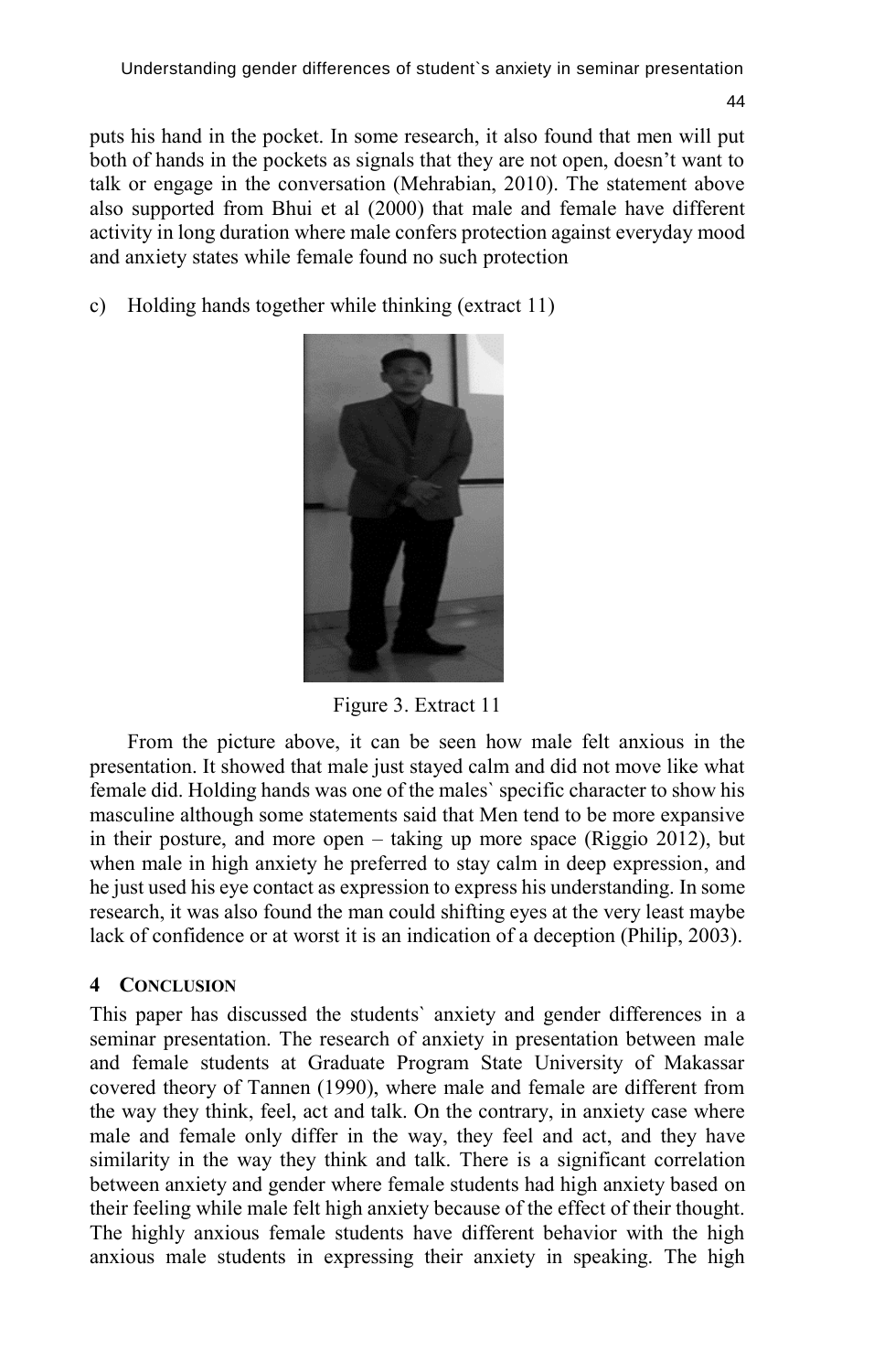anxious female students did much preparation and thought over about the possible thing that may happen in her presentation and showed some panic expressions, while high anxious male students felt anxious when he could not maintain his statement.

### **REFERENCES**

- Aida.Y. 1994. Examination of Horwitz, horwitz, and Cope`s construct of language anxiety: the case of students of Japanese. *The modern language journal*, 78,155- 168.
- Angle, J. & Hesse-biber, S. 1981. Gender and Prestige Preference in Language. *Plenum Publishing Corporation*, 7(4), 449–461.
- Arifin,U.N. 2011. The Effect of Anxiety on Students English Learning at SMA Muhammadiyah 6 Makassar. *Thesis*. Unpublished. Makassar: Graduate Program State University of Makassar.
- Aydin, Selami. 2008. An investigation on the language anxiety and fear or negative evaluation among Turkish EFL learners, *Asian EFL journal volume* 31 article 2, 2008.
- Bares, et.al. 2011. Differential items functioning due to gender between depression and anxiety items among Chilean adolescents. International Journal of Social psychiatry 58(4) 386-392.
- Bhui.K, Fletcher.A. 2000. Common Mood and Anxiety States: Gender Differences of in the protective effect of physical activity. *Psychiatry Psychiatry Epidemiol*, 35: 28-35.
- Calvarese,M. 2015. The Effect of Gender on stress factors: An Explanatory Study among University Students, *Social Science*, 2015, 4, 1177-1184.
- Chaplin, T. M & Gillham, J. E. 2009. A Longitudinal Study of Early Adolescents. *Journal Early Adolescence*, 29, 307–327.
- Gardner, M. 1999. *Language anxiety*. New York: McGraw Hill.
- Goldsmith, B.2013. *Psychology Today: Men, Women, Emotions and Communication*. (Online) (http://www.livestrong.com/article/188130-male-and-femalecommunication/) .Accessed 15 July 2016.
- Graham, S., Rees, F., Graham, S., & Rees, F. 1995. Gender differences in language learning : the question of control. *The Language Learning Journal*, 11(1), 18–19.
- Griffin, M.A., D. McGahee, and J. Slate. 1999 Gender Differences in Nonverbal Communication: Valdosta State University.
- Harmer, J. 1992. 'How to teach ', <http:// www.njcu.edu/cill/vol6/courtnly.html>, Accessed 21 July 2016.
- Hassan, I.H. 2000. Language, Gender, and Power: Analysis of Theme and Topic Management in Arabic Conversational Discourse. *The Humanities and Social Science,* 61: 591.
- Hertz, et.al. 2016. Power Point Slide as Speaking Notes: The Influence of Speaking Anxiety on the Use of the Text on the Slide. *Business and Professional Communication Quarterly* 1-12.
- Hsiao,et.al. 2011. Gender Differences in Statistics Anxiety among graduate Students Learning English as Foreign Language. *Social Behavior and personality*, 2011, 39(1), 41-42.